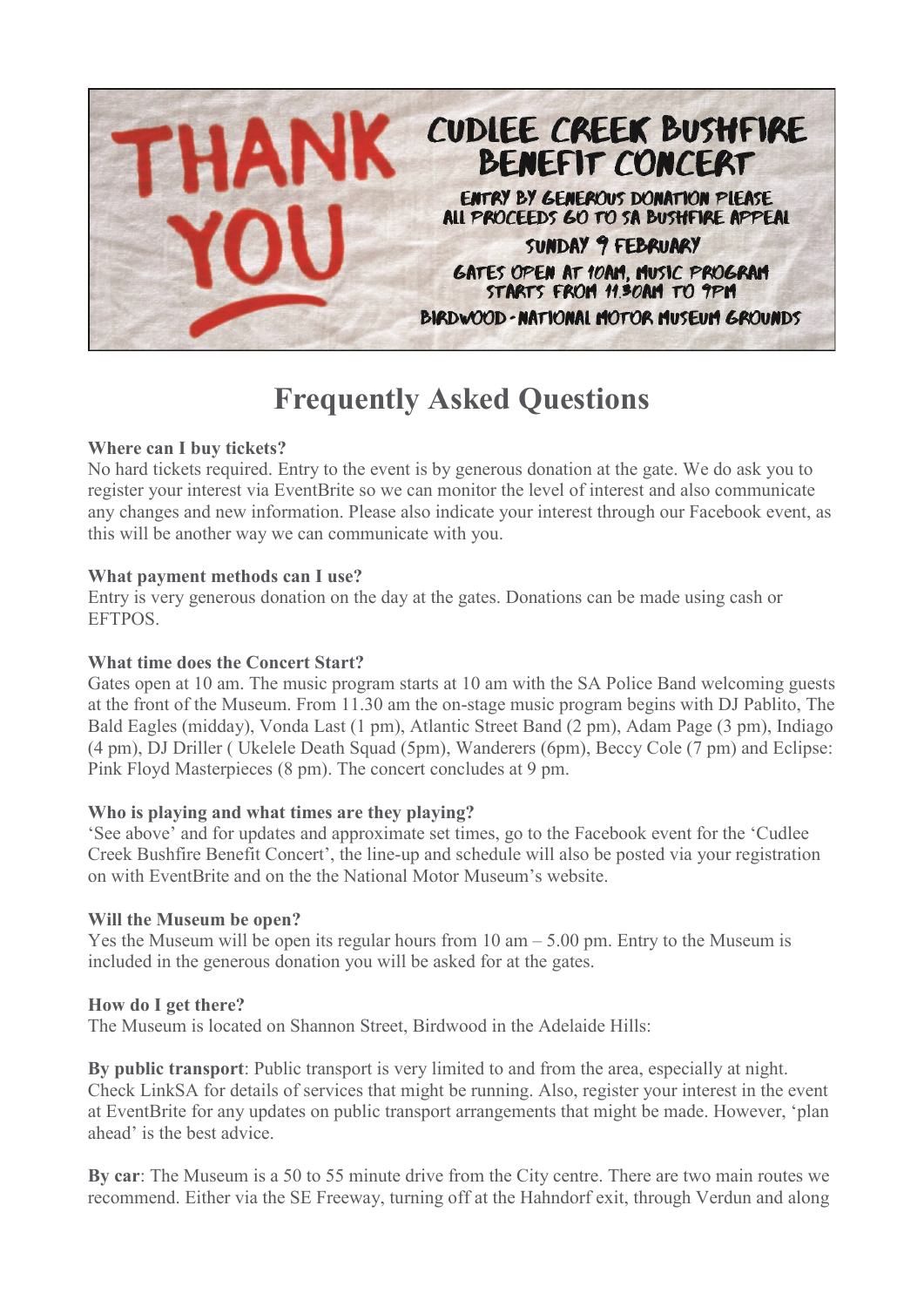Onkaparinga Valley Road to Birdwood (the Museum is well sign posted along this route). Alternatively, from the city head to Tea Tree Gully, then to Gumeracha and to Birdwood along North East Road. There are lots of smaller roads in the Adelaide Hills an many alternative routes that can be taken.

## **Where can I park?**

We encourage car-pooling where possible and early arrival. There will be limited parking in and around Birdwood. The Birdwood High and Primary School will be operating car parks located a short walk from the Museum on Shannon Street. Likewise the Footy / Cricket Oval. Other community sites may open for parking. Register your interest in the event on EventBrite and the Facebook event and we will keep you up to date on any news re parking. Please be mindful and cautious when driving, parking and walking to and from your vehicles – especially after dark.

## **What are the seating arrangements?**

We recommend you bring a blanket or low beach chairs (without legs), cushions, or rugs. If it's necessary for you to bring a full-height chair, you will be directed to sit behind or to the side of all other patrons, so as not to obstruct the stage sightlines. Thank you for your understanding. There will be a limited number of chairs and tables scattered around the grounds should you not have any personal seating with you.

# **What food and drinks are available?**

The event is focused on providing Adelaide Hills traders and event supporters with an opportunity to supply you with their fantastic range of food and beverages. There will be many fabulous food and drink options available. No BBQs or grills, please. We would prefer you to use an alternative to glass for drinking out of while on the premises.

## **Can I smoke?**

The National Motor Museum is a non-smoking venue. A pass out will allow smokers to smoke outside the Museum grounds. Please be mindful of others and ensure you dispose of your cigarette waste responsibly.

## **What happens to lost property?**

Please contact one of the Museum staff before you leave the venue to report any lost items and leave your details with them. If you realise you have lost something after you have left the Museum, please contact us during opening hours (10 am to 5 pm).

## **What if it rains?**

As an outdoor event it will be subject to weather conditions. We will try to go ahead regardless of the weather and will only cancel if advised by authorities to do so or if the weather is really really bad. We strongly recommend you bring a range of clothing; it is the Hills after all! The use of umbrellas for shade and rain cover are discouraged as they can imp act the enjoyment of the concert for others.

## **In the unlikely event of cancellation**

Register your interest in the event on EventBrite and our Facebook event and we will be in touch with updates.

**Can I leave anything overnight?** No.

## **Can I camp on the National Motor Museum grounds?**